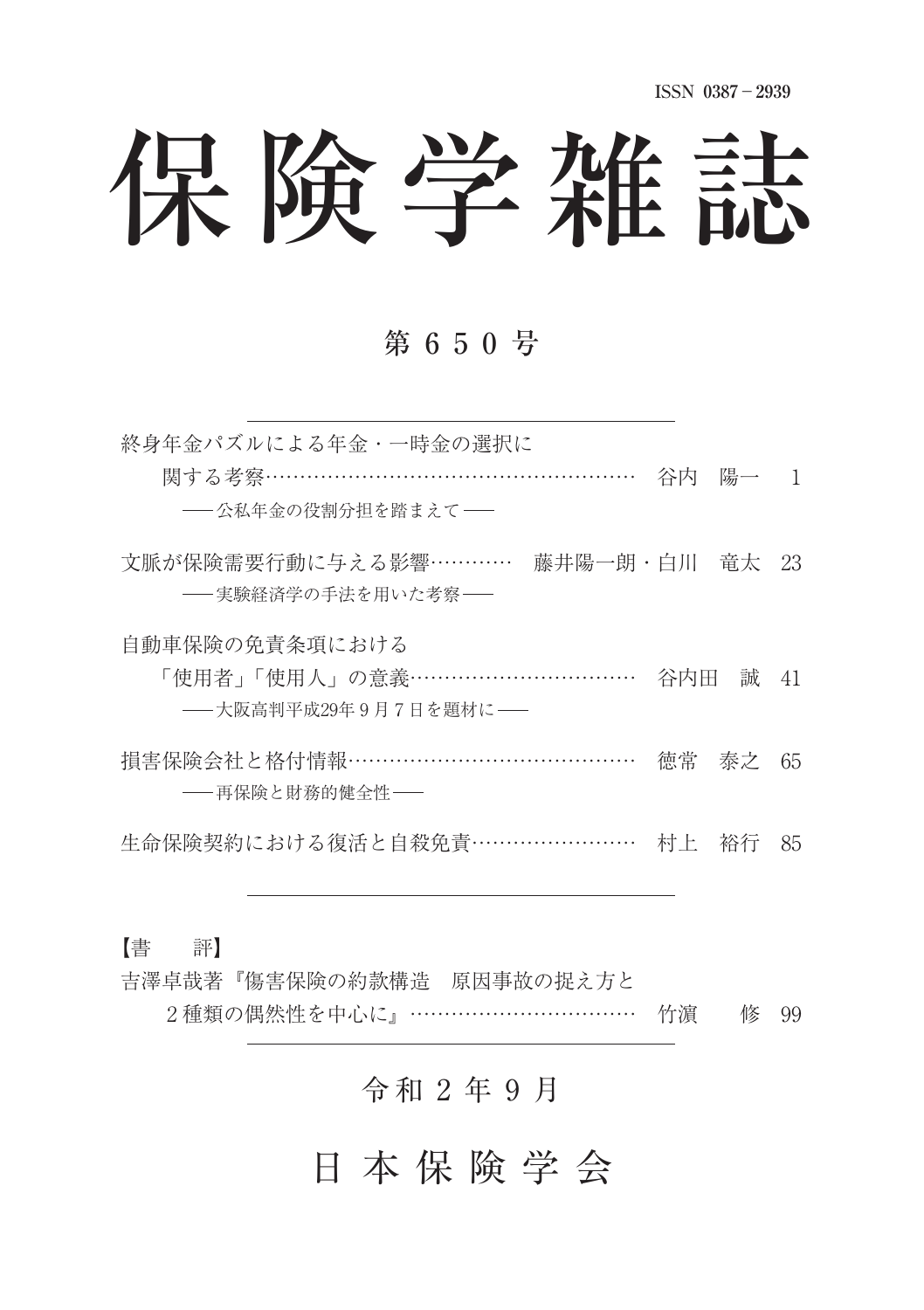|                        | 保                        | 険 学 雑 |   | 誌                                                                                |                                    |                  |
|------------------------|--------------------------|-------|---|----------------------------------------------------------------------------------|------------------------------------|------------------|
|                        | 第                        | 650   | 号 |                                                                                  |                                    |                  |
| 令和 2年 9月30日            |                          | - 発行  |   | 《非壳品》                                                                            |                                    |                  |
|                        |                          | 編集委員  |   | 浜<br>中<br>河<br>本淳<br>小坂雅<br>林<br>小<br>遠<br>– ய<br>安 井<br>Ш<br>$\top$<br>īП<br>本哲 | 孝<br>$\lambda$<br>敏<br>孝<br>典<br>牛 | 隆<br>毅<br>聡<br>晃 |
| 編 集 兼<br>発 行 者         | Ħ                        | 本保    |   | 険 学                                                                              |                                    | 会                |
| $\overline{3}100-0005$ | 東京都千代田区丸の内3-4-1 新国際ビル3階  |       |   | 公益財団法人生命保険文化センター内                                                                |                                    |                  |
| 発 行 所                  | Ħ                        |       |   | 本保険学会                                                                            |                                    |                  |
| $\overline{3}100-0005$ | 東京都千代田区丸の内 3-4-1 新国際ビル3階 | 雷     |   | 公益財団法人生命保険文化センター内<br>話 $(03)5218 - 5225$<br>振替口座 00160-8-607601                  |                                    |                  |

印刷所 株式会社 松 涛 企 画 〠102-0074 千代田区九段南 3 - 2 - 2